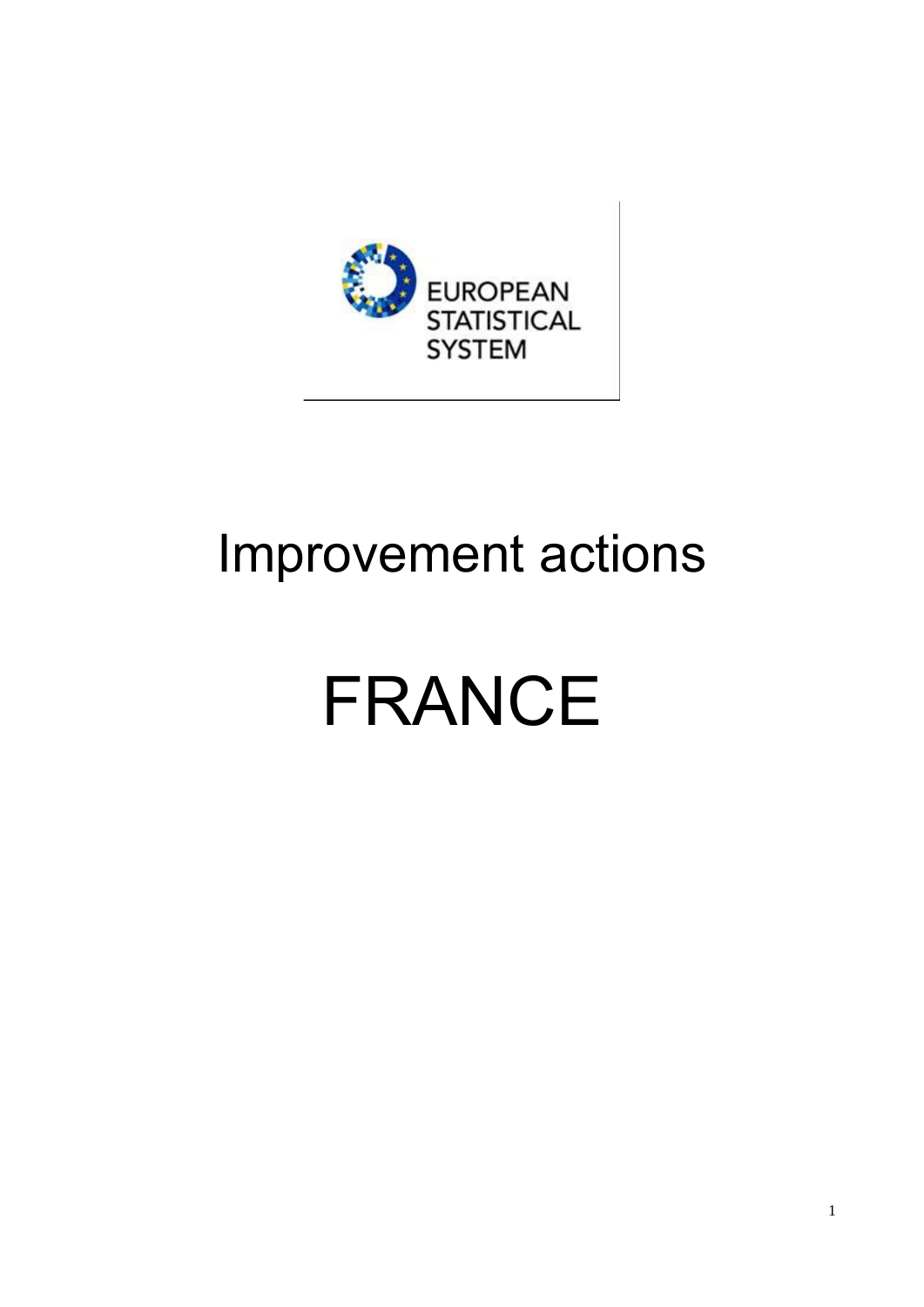

### Peer reviewers' recommendations and improvement actions of the national statistical system of FRANCE in response to the recommendations

March 2022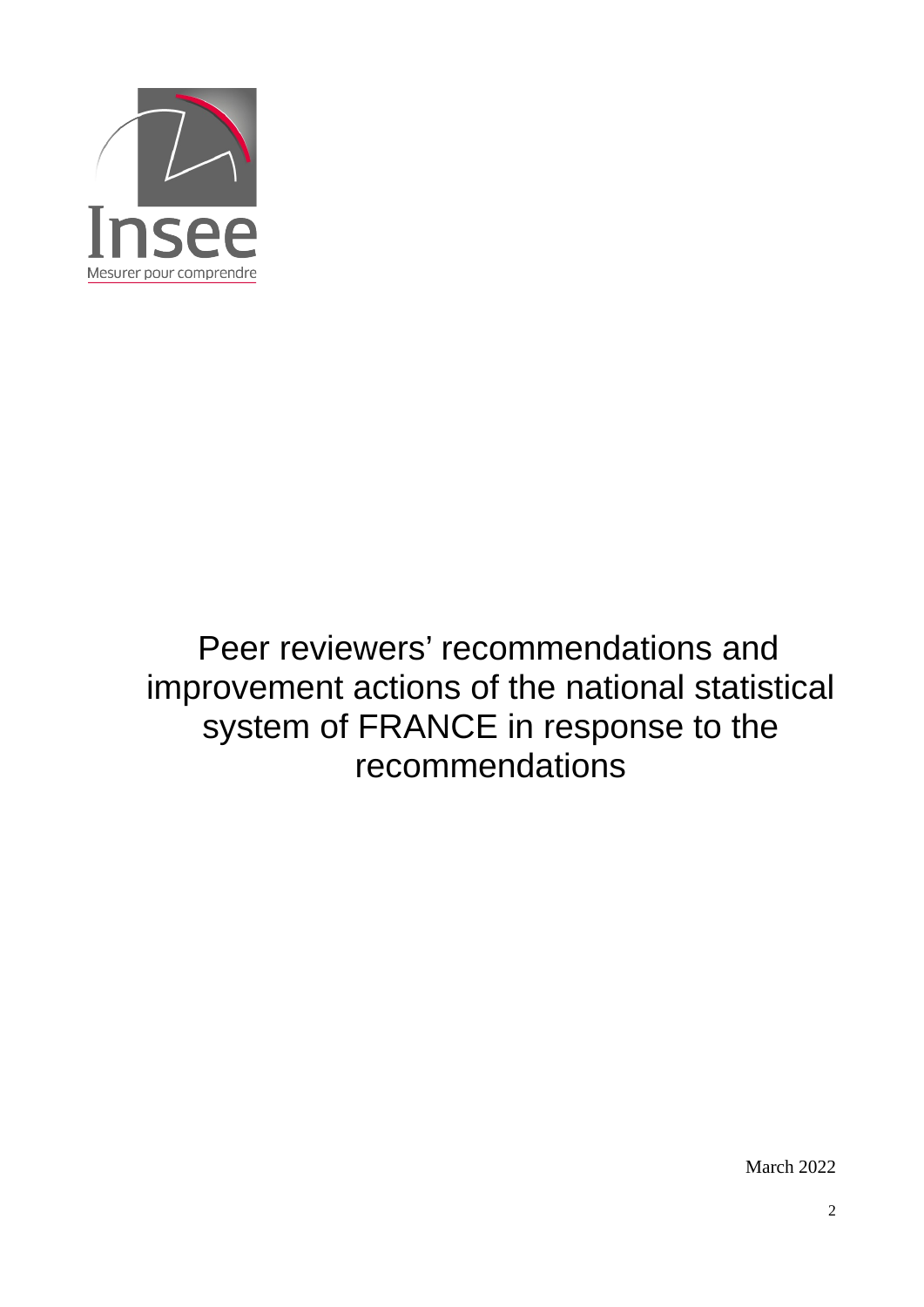#### **I- Strengthening the Institutional Environment**

#### **1. Recommendation:**

The ASP, INSEE and related ministries should apply greater transparency in the processes governing the appointment of the Director-General of INSEE and of certain SSMs, with particular focus on the commencement of the processes. (Compliance-relevant: ES CoP, Indicator 1.8)

#### **Current situation:**

The Director-General of INSEE, as well as those heads of SSMs who are directors of central administration, are appointed by the French President through a decree of the Council of Ministers. The peer review team noted the introduction in 2016 of a Hearing Committee (Decree No 2016- 663 of 24 May 2016) to oversee appointments of heads of all French ministerial departments who are directors of central administration or equivalent. The membership of this committee includes at least four people, one of whom works within the ministry with the job vacancy, one member who is external to this ministry, one member qualified in the fields of competence of the job to be filled and one member with expertise in human resource skills. Although there is no specific reference in the decree in this regard, a member of the ASP may participate in this Hearing Committee for the appointments of the Director-General of INSEE and those heads of SSMs who are directors of central administration. Furthermore, the ASP can put forward an opinion during the nomination process. This opinion is addressed to the Hearing Committee and relates to the professional competencies of the candidates being considered for appointment in accordance with the principle of professional independence as laid down in the ES CoP. The view expressed by the ASP on the selected candidate is published in the French Official Journal at the same time as the appointment decision.

However, the peer review team considers that a lack of transparency in the appointment procedures, particularly at the commencement of the recruitment process and the advertisement of the vacancy for the Director-General of INSEE and the heads of SSMs who are directors of central administration, remains a weakness in the French system that has the potential to impact negatively on the perception of the professional independence of INSEE and the wider statistical system.

#### **Improvement action: Description of the DCAs' process of appointing**

A1.1 - The French Official Statistics Authority intends to draw up, by the end of 2022, a specific document clearly explaining and contextualising the established process of appointing the Director-General of INSEE or those heads of Ministerial Statistical Offices who are directors of central administration (DCAs).

#### **Deadline:** 2022

#### **Responsible institution for the improvement action and each of its sub-actions:** ASP

#### **Improvement action: Publication of the DCA's process of appointing**

A1.2 - The French Official Statistics Authority along with INSEE intend to make reference on their respective websites to a document clearly explaining and contextualising the established process of appointing the Director-General of INSEE or those heads of Ministerial Statistical Offices who are directors of central administration .

#### **Deadline:** 2022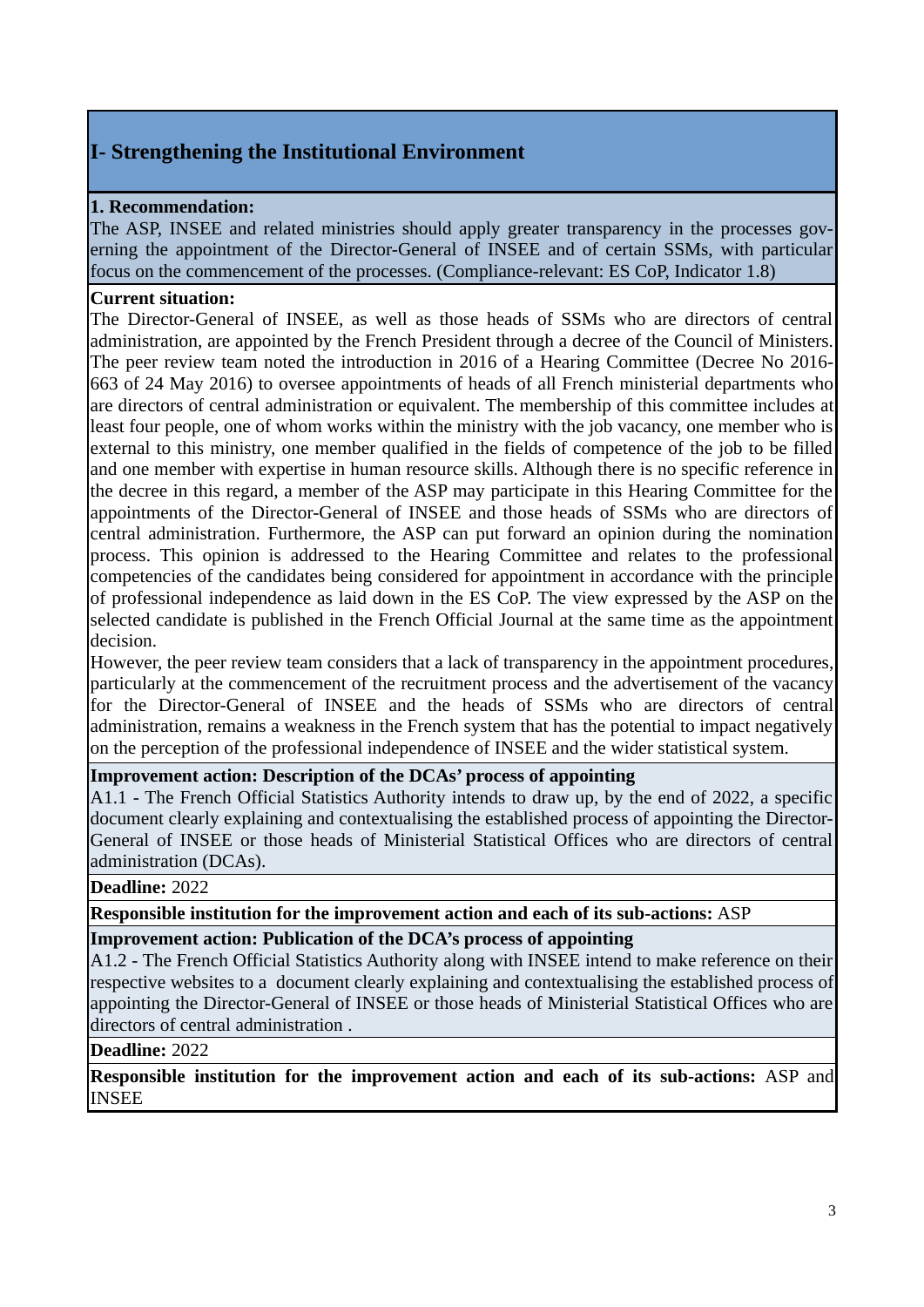Expanding on their role in the appointment of the Director-General of INSEE and certain SSMs, the ASP should also have, in connection with the INSEE Director-General, an involvement in the appointment of heads of SSM for roles other than those at the level of directors of central administration. (Improvement-related: ES CoP, Indicator 1.8)

#### **Current situation:**

The heads of SSMs who are not directors of central administration are recruited following a process starting with the publication of a vacancy notice. However, the ASP is not involved in such appointment procedures and has no mandate to put forward an opinion on the candidates.

#### **Improvement action: Description of the appointment process of heads of MSO who are not DCA**

A2.1 - The French Official Statistics Authority along with INSEE intend to publish, by the end of 2022, on their own websites, a commonly agreed document clearly describing their respective roles in the appointment process of those heads of Ministerial Statistical Offices who are not directors of central administration (DCAs).

#### **Deadline:** 2022

**Responsible institution for the improvement action and each of its sub-actions:** ASP and INSEE

#### **Improvement action: Publication of the appointment process on MSO's websites**

A2.2 – The Ministerial Statistical Offices concerned intend to make reference - as far as possible on their own websites - by the end of 2022, to the agreed document established by the French Official Statistics Authority and INSEE describing their respective roles in the appointment process of heads of MSO who are not directors of central administration.

#### **Deadline:** 2022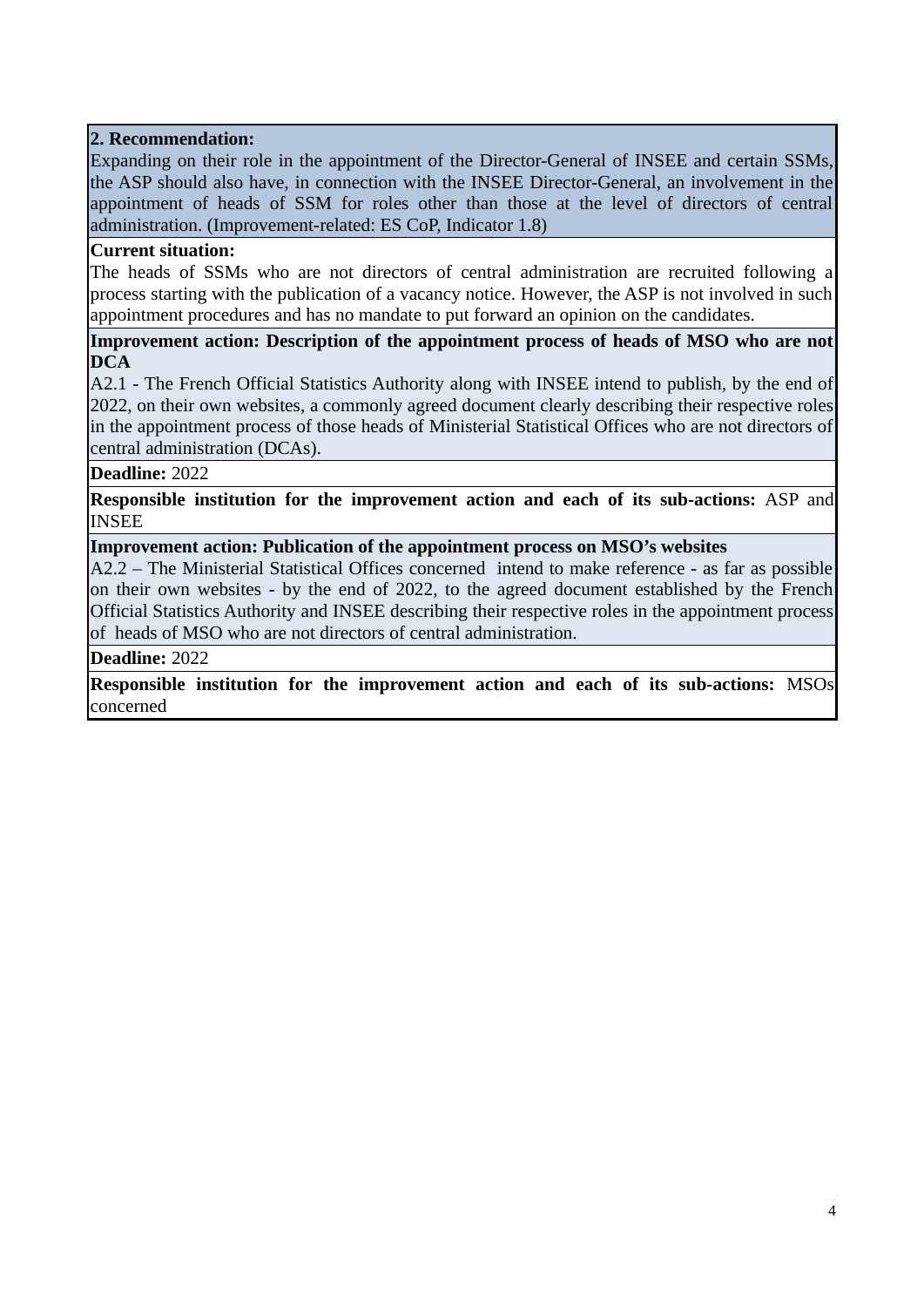The ASP, INSEE, SSMs and their relevant ministries should complete progressively the inclusion of clear statements on professional independence in the decrees of all ministries of SSMs. (Improvement-related: ES CoP, Indicator 1.3)

#### **Current situation:**

On the independence of the SSP, the peer review team noted the ASP recommendation for inclusion of a clear statement on independence in the individual decrees of the ministries containing SSMs and the progress to date on this recommendation. The peer review team considers it important that these clear statements on independence are progressively incorporated or clarified as soon as possible in the decrees of all SSMs.

#### **Improvement action: Inclusion of an independance mention in MSO's decrees**

A3.1 - INSEE intends to put into place and regularly follow-up an operational plan to revise, by the end of 2027, the relevant decrees of the six Ministerial Statistical Offices (Drees, Dares, Depp, Justice, Sies, OED), which do not include the mention of professional independence. To this end, INSEE will work in close collaboration with these Ministerial Statistical Offices and their hierarchies, while taking advantage of any institutional opportunities that may arise during this period.

**Deadline:** 2027

**Responsible institution for the improvement action and each of its sub-actions:** INSEE

**Improvement action: Presentation of a report on independance mention in MSO's decrees to the ASP**

A3.2 - INSEE intends accordingly to present to the French Official Statistics Authority, by the end of 2024, a progress report relating to the inclusion of a clear statement on professional independance in the decree of the six MSO concerned (Drees, Dares, Depp, Justice, Sies, OED), in order for the Authority to then formally require those Ministerial Statistical Offices to fulfil their related commitments in the event that they have not yet done so.

**Deadline:** 2024

**Responsible institution for the improvement action and each of its sub-actions:** INSEE

**Improvement action: Publication of the MSOs' Decrees with Independance mention included** A3.3 – Once their respective decree has been duly revised by the inclusion of a clear statement on professional independance, the six Ministerial Statistical Offices concerned (Drees, Dares, Depp, Justice, Sies, OED) intend to make reference to it, as far as possible, on their own websites.

#### **Deadline:** 2027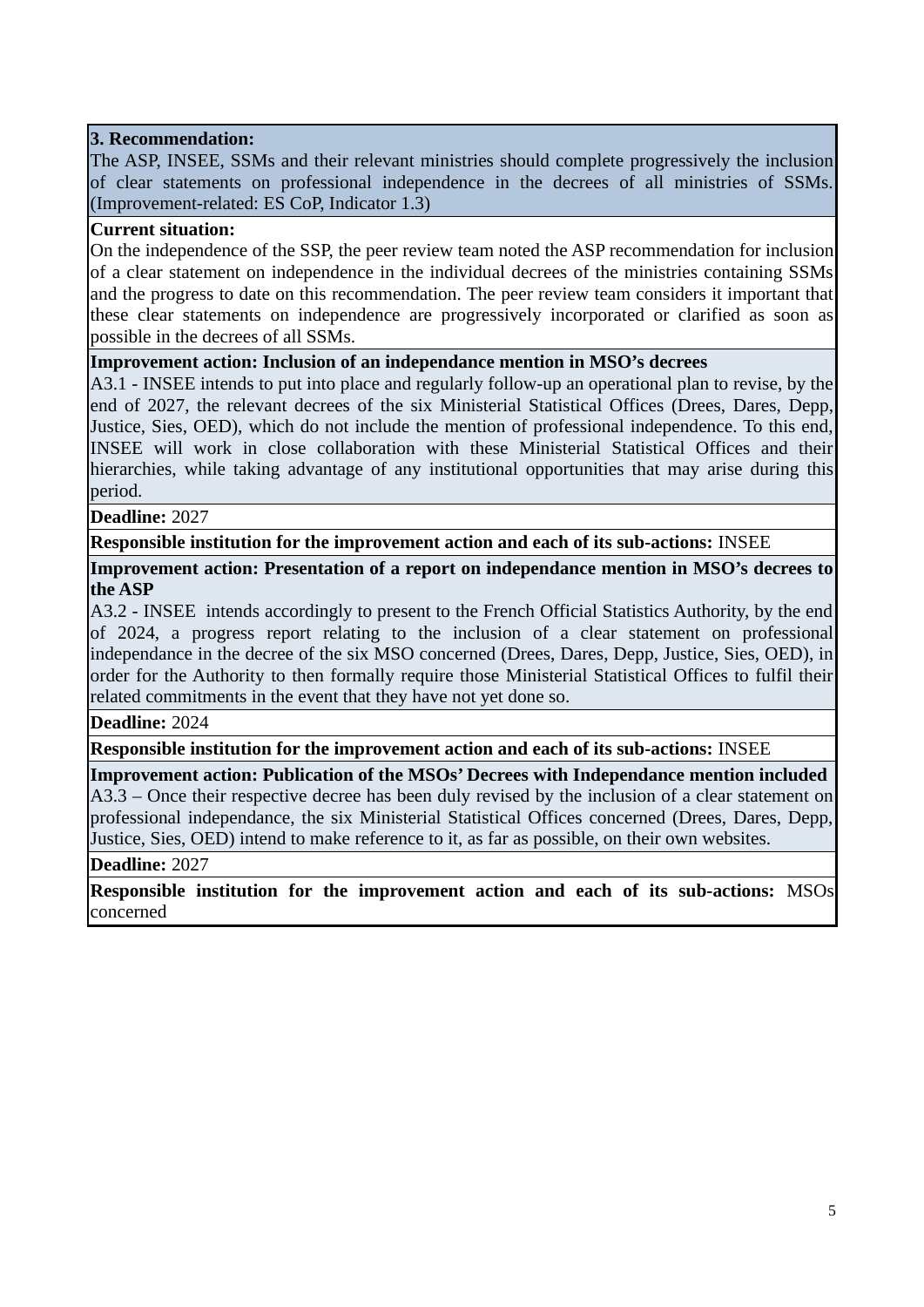INSEE and SSMs should complete the systematic use of logos to clearly delineate official statistics produced by the SSP from other reports and analysis at dissemination. (Improvement-related: ES CoP, Indicator 1.6)

#### **Current situation:**

Currently, approaches vary across the SSP as to how official statistics are branded and identified. There is potential for confusion in distinguishing between official statistics and other reports and analysis at dissemination. The peer review team noted the harmonisation work underway to strengthen the 'Official Statistical Service brand' through the use of a shared logo across the SSP, which would underline the independence of official statistics from other outputs and adherence to the ES CoP of all members of the SSP.

#### **Improvement action: Design of a logo (with use cases) for the French Official Statistical service**

A4.1 - INSEE along with all the Ministerial Statistical Offices intend to have designed, by the end of 2023, a new common logo for the French Official Statistical Service, the guidelines for the use of which will then be published in 2024 on Insee.fr, specifying the precise scope of the publications concerned by the logo for both INSEE and the Ministerial Statistical Offices.

**Deadline:** 2023-2024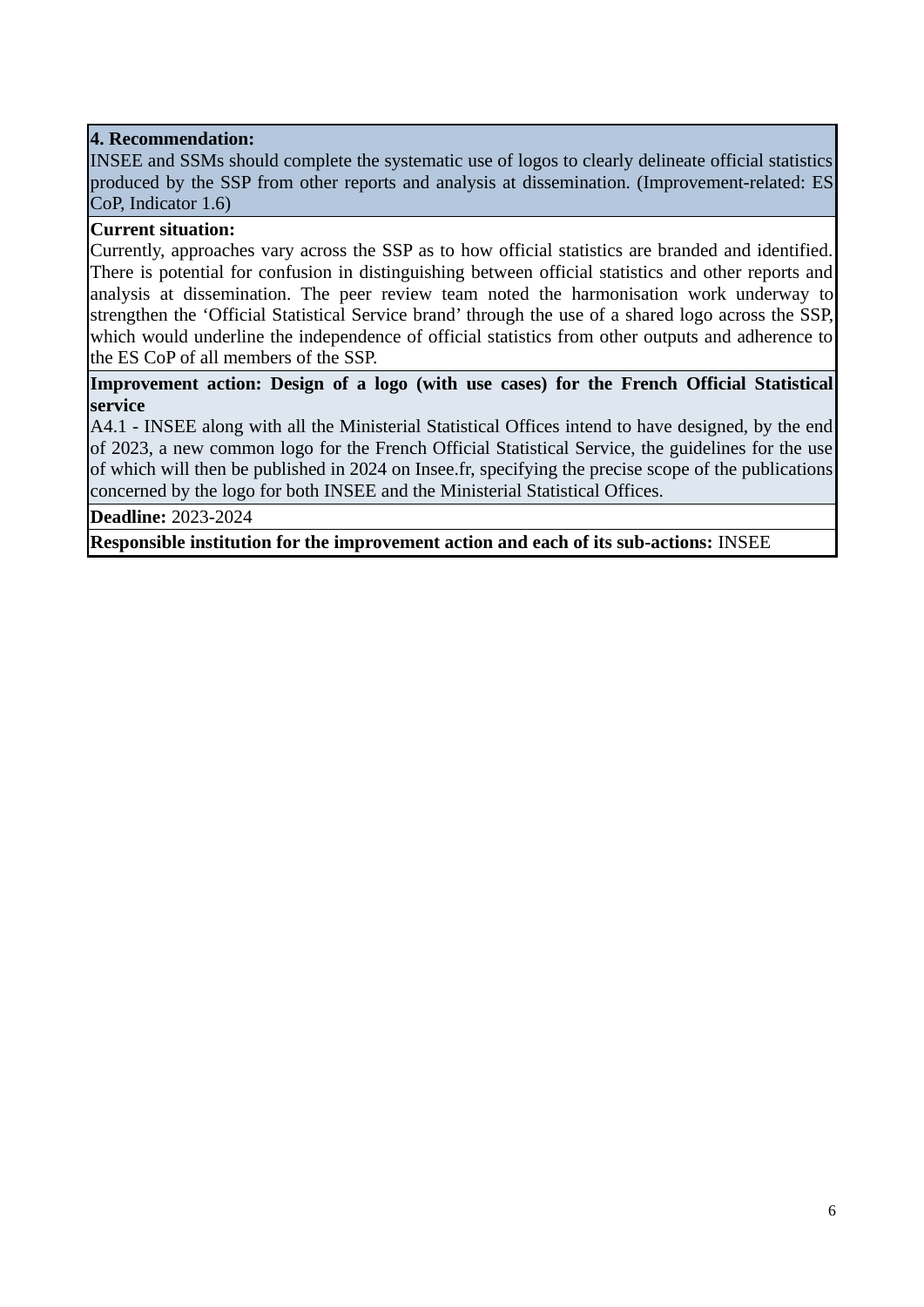To holders of administrative data, the Secrétariat Général du Gouvernement (SGG), Direction générale des Entreprises (DGE), Direction générale des Finances publiques (DGFiP), Direction de la Sécurité sociale (DSS), INSEE and the SSMs should be more involved in the design, development and discontinuation of administrative records in order to make them more suitable for statistical purposes. (Improvement-related: ES CoP, Indicators 2.2 and 8.7)

#### **Current situation:**

The SSP has a strong and comprehensive legal mandate for data collection founded in Articles 1, 3bis and 7bis of the Statistical Law No 51-711 of 7 June 1951. The peer review team observed a high and shared awareness amongst INSEE and the three participating SSMs as to the overall strengths of this mandate, particularly in relation to access to administrative data sources for the purposes of compiling official statistics.

In particular, when administrative data are used for official statistical purposes (as set out in Art. 7bis), in order to maximise their statistical potential and ensure continuity and quality in the production of statistics, it is important that statistical authorities are systematically involved in the design and subsequent modifications of the administrative data sources.

While the peer review team was informed of examples of good collaboration between the statistical and administrative authorities on this issue, the need for consultation was identified in all cases where design or modification of administrative data used for official statistical purposes was planned.

#### **Improvement action: Identification of the main administrative data sources within Official Statistical Service**

A5.1 - INSEE along with the Ministerial Statistical Offices intend to identify, by the end of 2022, the main administrative data sources currently used within the French Official Statistical Service.

#### **Deadline:** 2022

**Responsible institution for the improvement action and each of its sub-actions:** INSEE

**Improvement action: Definition of guidelines for joint collaboration for administrative data** A5.2 - INSEE along with the Ministerial Statistical Offices intend to define, by the end of 2024, dedicated guidelines relating to more effectively formalise the joint collaboration with those entities that supply the French Statistical Service with administrative data, and afterwards to promote them in order to better take into account the statistical needs in the design and development of the corresponding data sources. In particular, according to these guidelines, those providers should commit to informing INSEE about the changes or discontinuation of their data.

**Deadline:** 2024

**Responsible institution for the improvement action and each of its sub-actions:** INSEE

**Improvement action: Implementation of joint collaboration guidelines for administrative data**

A5.3 - INSEE along with the Ministerial Statistical Offices equally intend to implement, by the end of 2025, the guidelines relating to more effectively formalise the joint collaboration with those entities that supply the French Statistical Service with administrative data, in order to support those producers within the French Official Statistical Service involved in setting up new partnerships.

#### **Deadline:** 2025

**Responsible institution for the improvement action and each of its sub-actions:** INSEE and MSO's

#### **Improvement action: Development of a statistical register for individuals and housing**

A5.4 - INSEE intends to develop, by the end of 2025, a dedicated statistical register (so-called RESIL) so that those providers of administrative data regarding individuals and housing would have the opportunity to add to it. Such a register would facilitate the exchange of data within the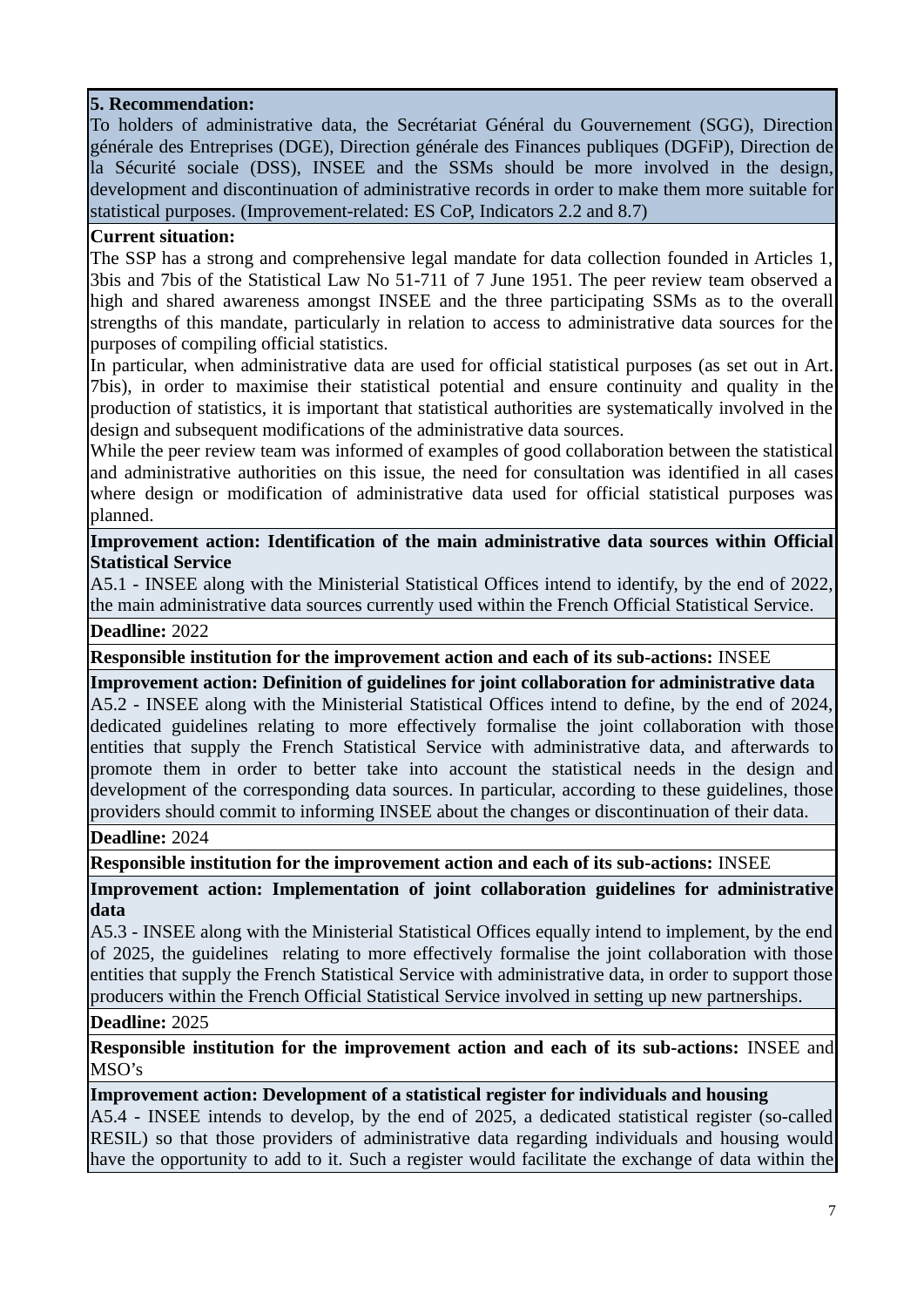Official Statistical Service, while respecting the provisions guaranteeing the confidentiality of data. **Deadline:** 2025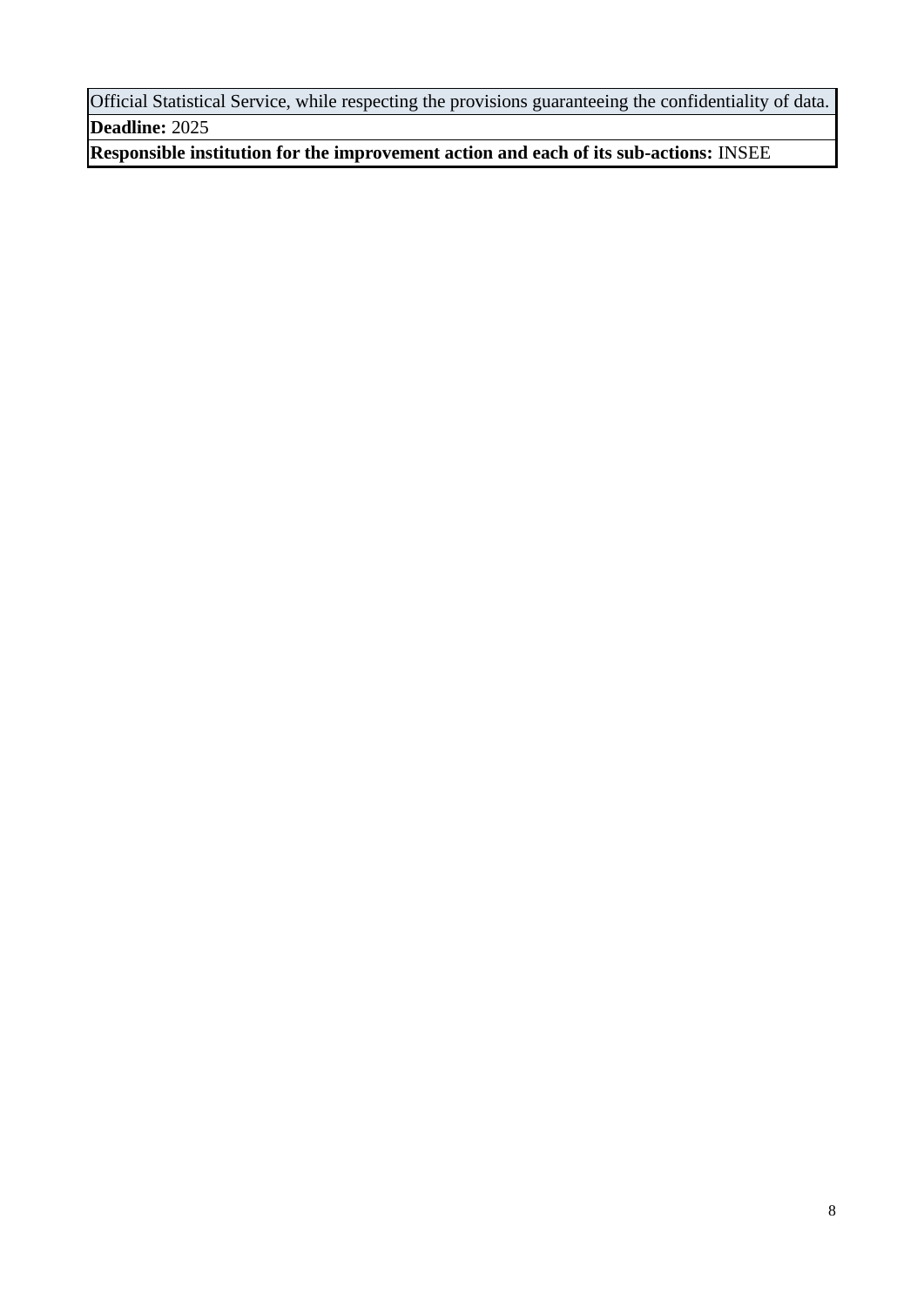In future updates of the relevant legislation, INSEE, the DINUM Director (Direction interministérielle du numérique) as Chief Data Officer, Conseiller action publique et numérique au sein du Cabinet du Premier ministre, should enable wider access to private data for investigation of statistical potential and should also broaden the scope of use of new data sources beyond that of replacement data for mandatory surveys. (Improvement-related: ES CoP, Indicator 2.4)

#### **Current situation:**

Concerning access to privately held data, France has been a leading country internationally in the modernisation of its Statistical Law with a view to enabling, under certain conditions, access to such data for the production of official statistics. Articles 1 and 19 of the Law for a Digital Republic, Law No 2016-1321 of 7 October 2016 establish the principle of the obligation to transmit public or privately held data free of charge for the preparation of official statistics. Furthermore, the decree implementing Article 3bis of the Statistical Law No 51-711 of 7 June 1951, introduced by the Law for a Digital Republic, was signed on 31 March 2017. However, the legal impediments remain and while the transmission of private data for statistical purposes can be made compulsory, the restrictions around advance trials (requiring prior agreement of data holders) and use of the transmitted data (solely as a replacement for mandatory surveys) can be a barrier to access. It is well recognised that the great potential of privately held data for the official statistical community is not only as a replacement for existing data collection, but also a means of informing policy decisions on new and emerging phenomena with much more granular and frequent or near realtime information.

#### **Improvement action: Elaboration of a synthesis on the beneficits & limits of current privately held data legislation**

A6.1 - INSEE intends to draw up, by the end of 2022, a comprehensive synthesis on the respective benefits and limits of the current legislation, regarding access to privately-held data for producing statistics, with a view to bringing it to the attention of the directeur de la Direction interministérielle du numérique, of the Conseiller action publique et numérique au sein du Cabinet du Premier ministre, as well as of the Directeur du Cabinet du Ministre de l'Economie et des Finances.

#### **Deadline:** 2022

#### **Responsible institution for the improvement action and each of its sub-actions:** INSEE

#### **Improvement action: Appointment of an expert advisor for the negotiations of European data regulations**

A6.2 - Concerning the three European projected data regulations (Data Governance Act, Data Act, ePrivacy), INSEE intends to appoint, by the end of 2021, in the context of the upcoming EU French Presidency, an expert advisor to fully support in the first half of 2022 the French service responsible for participating in the on-going negotiations. This is with a view to ensuring that the needs of official statistics are properly taken into account in these regulations. Moreover, this expert advisor will be actively committed to supporting the proposed revision of Regulation 223/2009 of 11 March 2009 (revised), in particular with regard to access to privately-held data. INSEE intends to consider the need to revise the French statistical legislation, once the European Regulation 223/2009 of 11 March 2009 (revised) has been amended and the Data Act Regulation has been approved.

**Deadline:** mid-2022 and 2027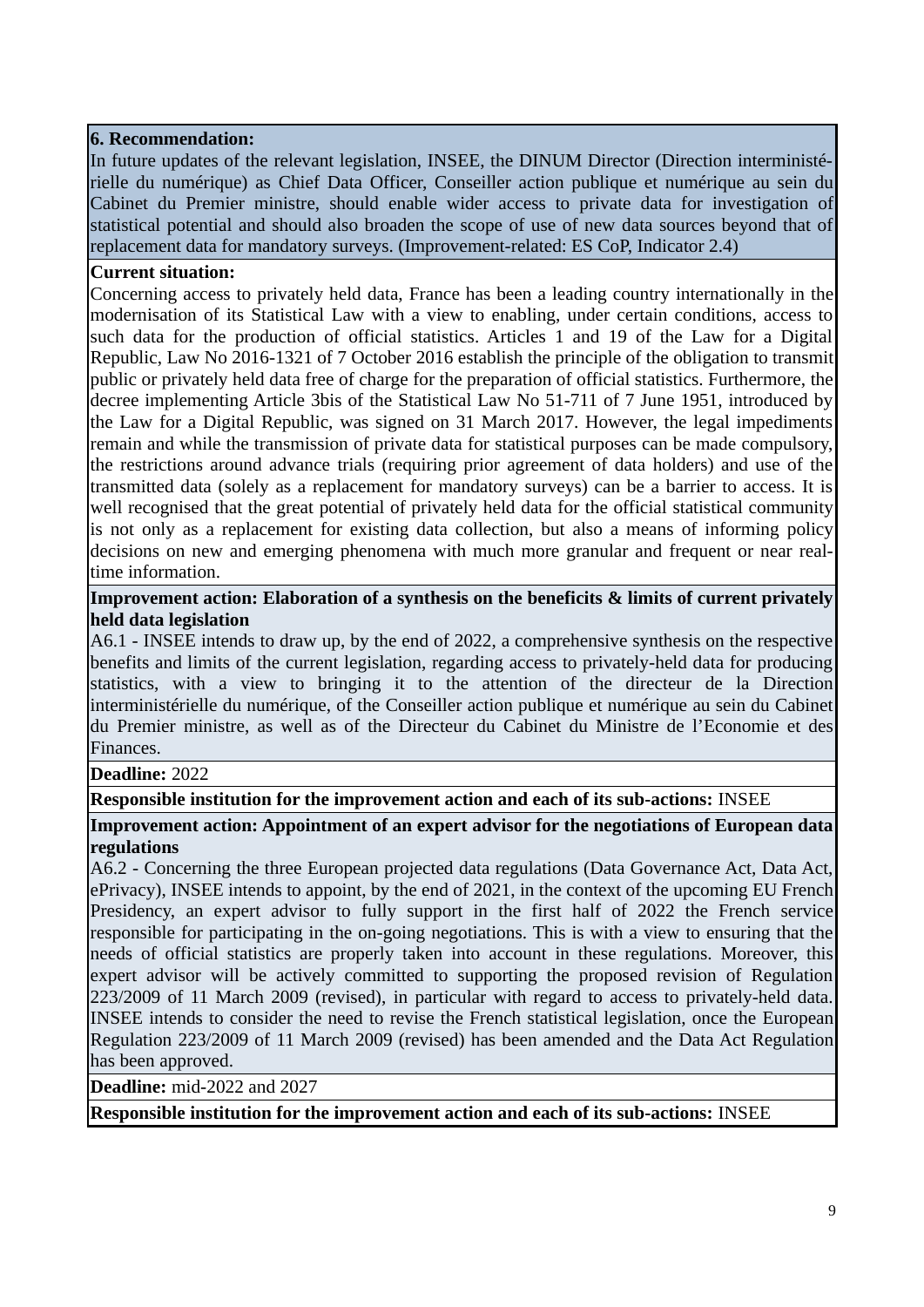#### **II- Embedding Quality Management throughout the National Statistical System**

#### **7. Recommendation:**

INSEE and the SSMs should complete the implementation of quality approaches across the SSP as well as implementation and dissemination of quality reports. (Improvement-related: ES CoP, Indicator 4.3)

#### **Current situation:**

A commitment to systematic and ongoing improvements to the quality of official statistics is clearly embedded in the strategies and work programmes of INSEE and the SSMs. Strong quality governance across the SSP is clearly demonstrated and is greatly supported by the Official Statistics Quality Label Committee (CL), which assesses the technical quality of all surveys included in the statistical programme. All new surveys must apply for the quality label and all existing surveys must re-apply for the label after five years.

The creation of the Strategic Committee for Quality (CoSaQ) and the development of a quality strategy based on five quality guidelines (governance, skills, implementation of quality approaches, adoption of recommendations and meeting user needs) and its adoption in 2017 by INSEE and the SSMs was noted by the peer review team. The progress to date on the implementation of the strategy was also noted, as was the commitment to implement it across the SSP.

INSEE has developed process-based quality approaches consisting of systematic process description, risk analysis and the subsequent development of an improvement action plan for the process in question. Implementation of the quality approaches will require significant investment and the peer review team noted that the quality approaches have been so far implemented for many processes at INSEE and some processes in the SSMs. INSEE has prepared a diagram of its statistical production processes and for some processes, the quality approach is missing. All SSMs participating in the peer review reported that they would like to further implement relevant quality approaches to their processes.

The importance of improvements in quality reporting is well understood by INSEE and the SSMs and quality reports are regularly produced for Eurostat but not always made publicly available. In particu-lar, standardised, user-oriented quality reports are not always published or made available on the websites of INSEE or the SSMs.

#### **Improvement action: Implementation of quality initiatives for essential processes**

A7.1 - For each of those processes producing European statistics and referred to as "essential" (according to Insee's Inspection Générale report No. 2020\_84 /DG75-B001 of 18 November 2020) INSEE intends to carry out respectively, by the end of 2027 at the latest (before its fourth peer review), targeted quality initiatives. For certain of these processes, the initiatives will be implemented for the first time; for the others, they will take the form of a regular process review.

#### **Deadline:** 2027

**Responsible institution for the improvement action and each of its sub-actions:** INSEE

#### **Improvement action: Formalisation and promotion of INSEE's range of service for quality initiatives for MSOs**

A7.2 - INSEE intends to formalise and promote, by the end of 2023, a range of services dedicated to the various producers within the Ministerial Statistical Offices with a view to implementing relevant quality initiatives which take into account the specificity of their respective environments.

#### **Deadline:** 2023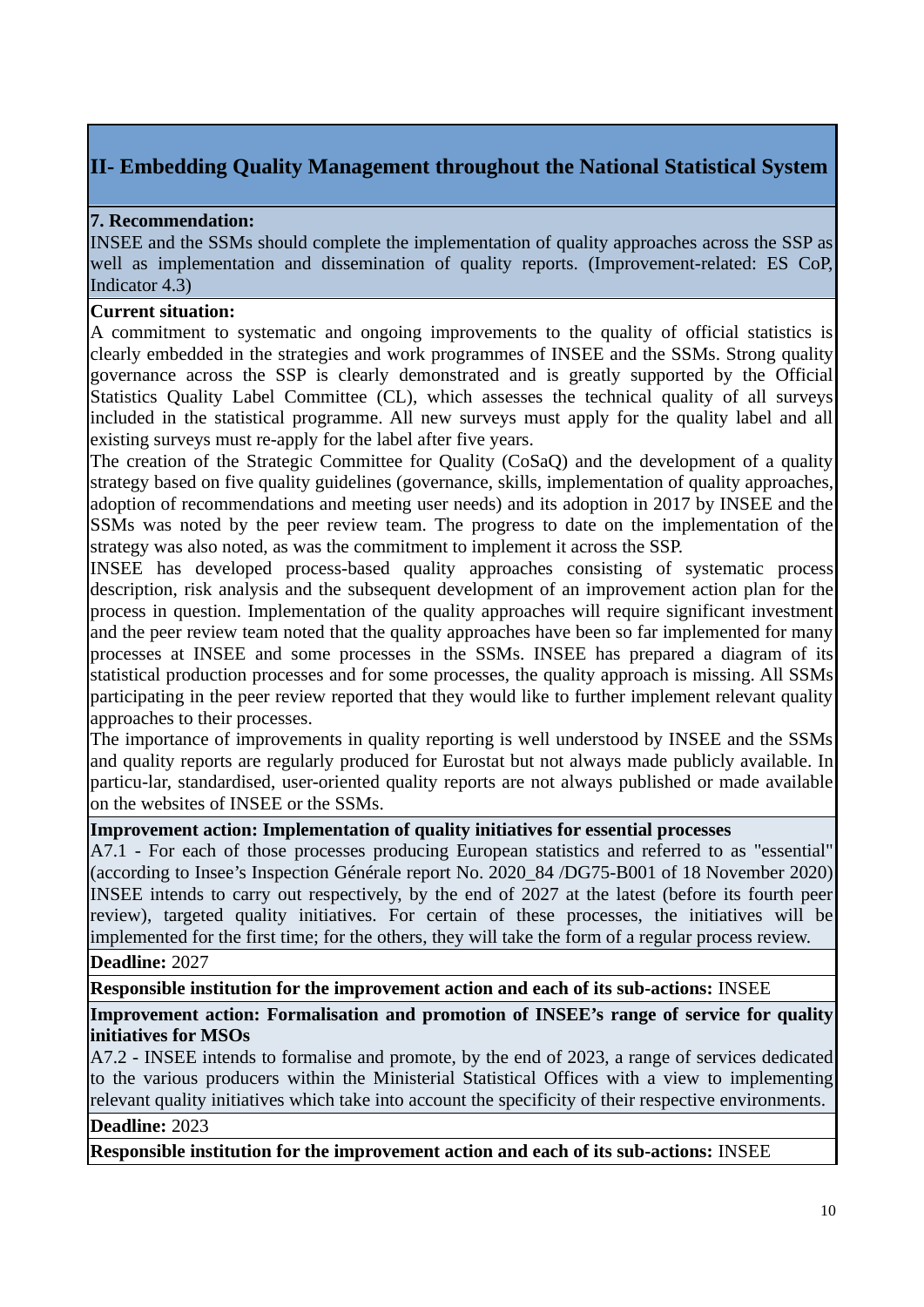**Improvement action: Definition and implementation of MSOs' roadmap for quality initiatives** A7.3 - Each Ministerial Statistical Office intends to draw up, by the end of 2024, its own roadmap setting out a specific plan for implementing, by the end of 2027 at the latest (before its fourth peer review), relevant quality initiatives regarding its statistical production processes.

**Deadline:** 2024-2027

**Responsible institution for the improvement action and each of its sub-actions:** MSOs

#### **Improvement action: Dissemination of quality reports for « essential » processes**

A7.4 - INSEE intends to ensure, by the end of 2027 at the latest (before its fourth peer review), the dissemination on Insee.fr of the user-oriented sections (ESMS) concerning the quality reports (using the SIMS format) for all the series relating to those statistical production processes producing European statistics and referred to as "essential" (according to the Insee's Inspection Générale report  $N^{\circ}$  2020  $\,$  84 /DG75-B001 of 18 November 2020). This will of course be subject to the quality reporting required by the respective regulations being compliant with the SIMS format.

**Deadline:** 2027

**Responsible institution for the improvement action and each of its sub-actions:** INSEE

**Improvement action: Formalisation and promotion of INSEE's range of services for quality reports for MSOs**

A7.5 - INSEE intends to formalise and promote, by the end of 2023, subject to a technical feasibility study, a range of services dedicated to the various producers within the Ministerial Statistical Offices in order for them to more easily elaborate their SIMS-compliant quality reports by using the RMéS repository.

#### **Deadline:** 2023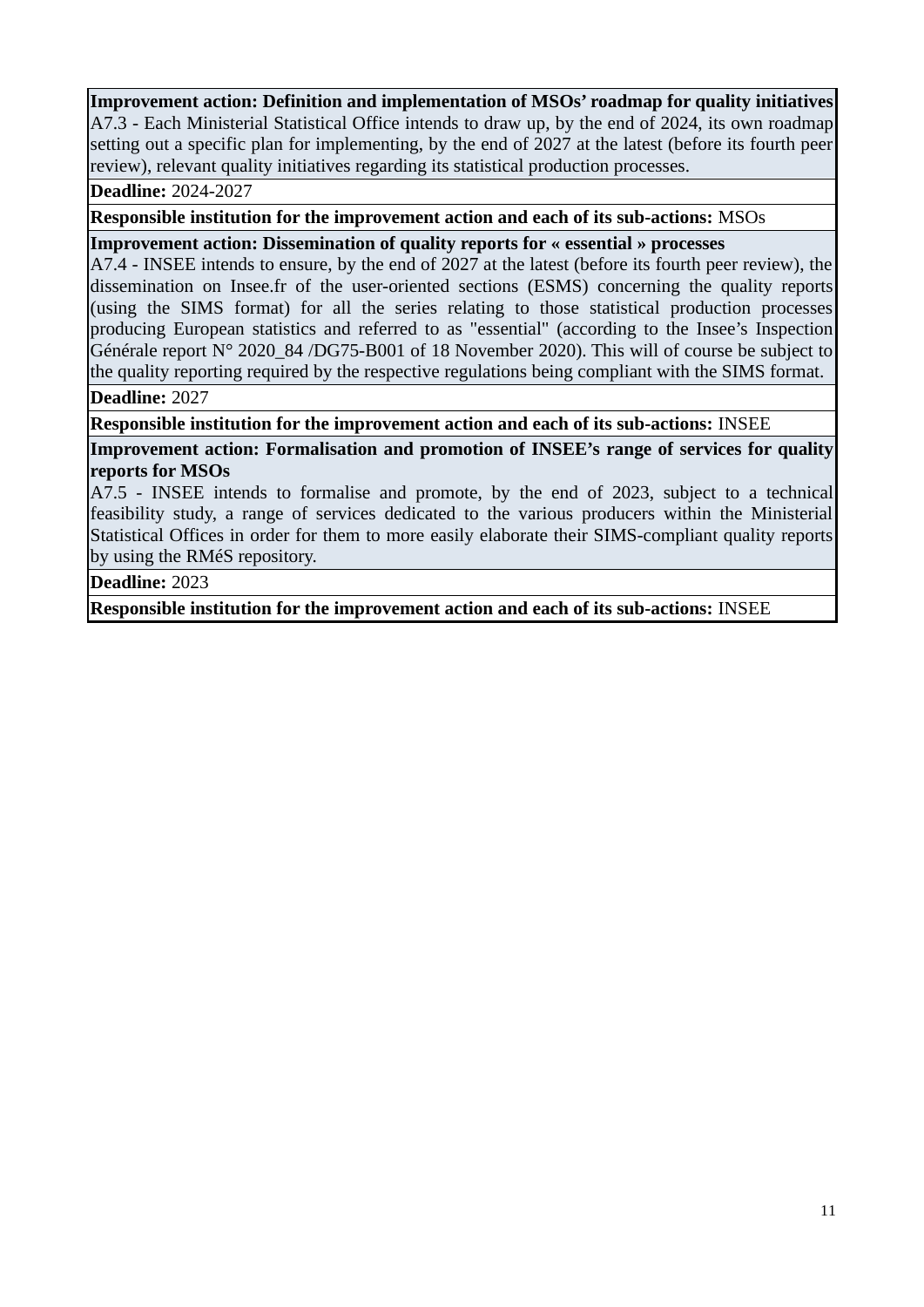INSEE and the SSMs should further promote the statistical metadata repository (RMéS in French) in order to fully implement the use of it across the SSP. (Improvement-related: ES CoP, Indicator 8.4)

#### **Current situation:**

The development of the central statistical metadata repository (RMéS) to support management of concepts, classifications and information relating to statistical operations was noted by the peer review team. While the peer review team also noted the commitment to implementation across the SSP, full use of RMéS is currently not in place.

#### **Improvement action: Formalisation and promotion of a range of services for statistical metadata repository within INSEE**

A8.1 - INSEE intends to formalise and promote, by the end of 2023, a range of services dedicated to its various producers in order for them to comprehensively describe their concepts and classifications for the RMéS repository.

**Deadline:** 2023

**Responsible institution for the improvement action and each of its sub-actions:** INSEE

**Improvement action: Formalisation and promotion of INSEE's range of services for statistical métadata repository for MSOs**

A8.2 - INSEE in close collaboration with the Ministerial Statistical Offices intends to formalise and promote, by the end of 2023, subject to a technical feasibility study, a range of services dedicated to the various producers within the Ministerial Statistical Offices in order for them to comprehensively describe for the RMéS repository those concepts and classifications, which are under their sole ownership.

**Deadline:** 2023

**Responsible institution for the improvement action and each of its sub-actions:** INSEE

#### **9. Recommendation:**

INSEE should standardise documentation used for internal processes, in particular statistical procedures, in order to ensure operational continuity in the case of staff turnover. (Improvementrelated: ES CoP, Indicator 8.4)

#### **Current situation:**

Observing the high staff mobility within INSEE, the internal documentation practices are of high importance. The quality approaches commence with a process description, which may be a good starting point for further standardisation of internal documentation. As part of harmonisation to underpin quality and to ensure operational continuity in the case of staff turnover, it is important to ensure that documentation for internal processes is standardised, structured, accessible, readable and up-to-date.

#### **Improvement action: Formalisation of a framework for a documentation of statistical production processes**

A9.1 - After having experimented it on a diversity of processes, INSEE intends to formalise, by the end of 2025 at the latest, the organisational framework for a template to be used for documenting all the statistical production processes. This template will then be submitted in 2026 for approval to the Strategic Committee on Quality.

**Deadline:** 2025-2026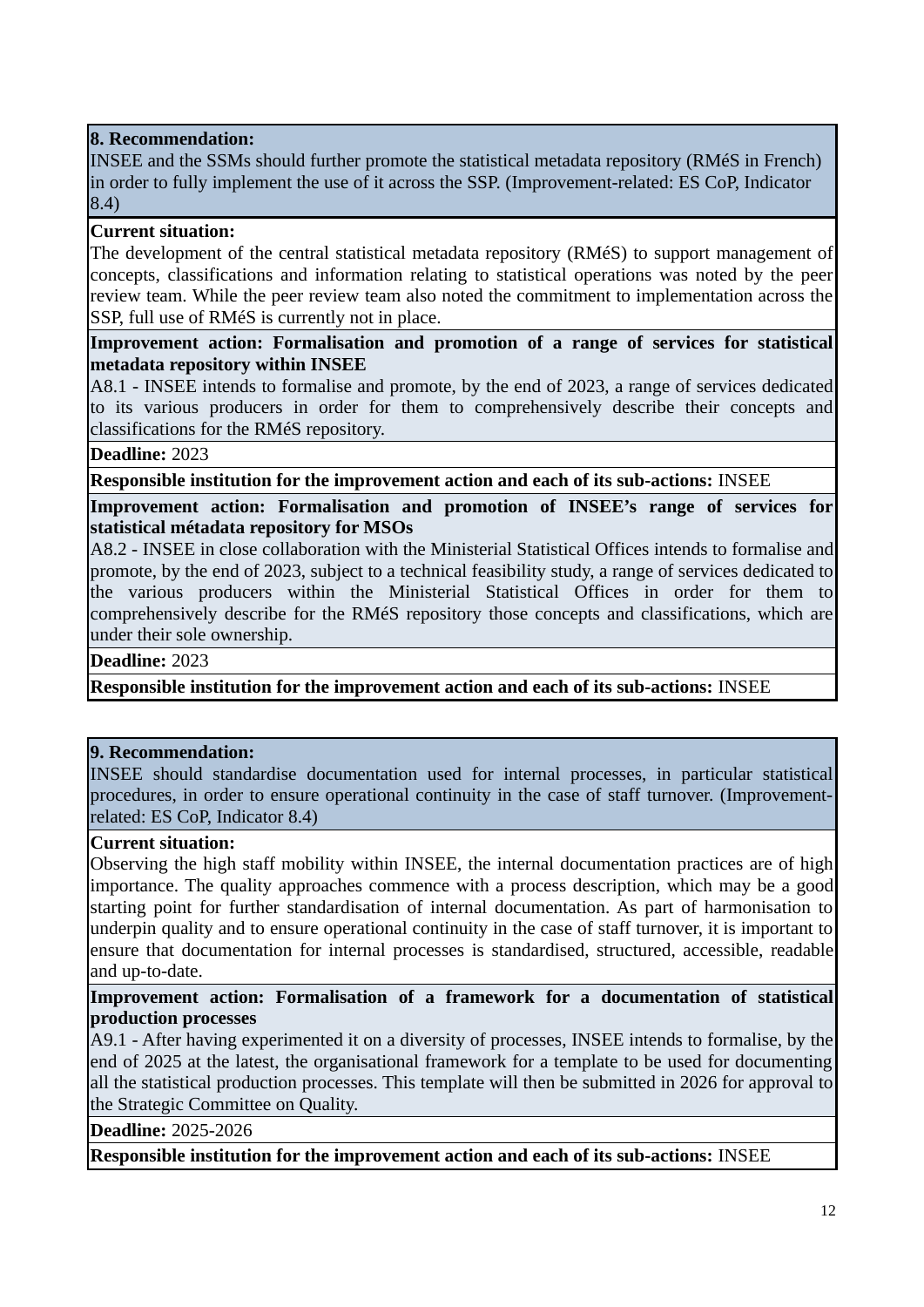INSEE and the SSMs should complete the implementation of the revision and error policies across the SSP. (Improvement-related: ES CoP, Indicators 6.3 and 12.3)

#### **Current situation:**

INSEE and SSMs have committed to announcing and publishing revisions and corrections of errors on their websites. While there have been divergences observed in practices in the past, INSEE and SSMs have developed a plan to harmonise these practices. In 2019, INSEE formalised a general revision policy that is available on the INSEE website and sets out the rules to be followed when deciding on revisions and when organising, documenting and publishing revisions. This policy has inspired a shared revision policy for the SSMs, which was drawn up in 2020 and which most of the SSMs have published on their websites. In 2020, a working group made up of representatives of INSEE and the SSMs developed a shared error correction policy and protocol for measuring, rectifying and reporting errors that has yet to be formally adopted before implementation.

#### **Improvement action: Publication of the revision and error correction policies**

A10.1 - INSEE as well as each Ministerial Statistical Office intend to make, by the end of 2022, their revision and error correction policies available on their respective websites. INSEE also intends to publish the related error correction protocol on the French Official Statistical Service intranet site.

#### **Deadline:** 2022

**Responsible institution for the improvement action and each of its sub-actions:** INSEE and **MSOs** 

#### **Improvement action: Raising awareness of the dissemination staff about the revision and error correction policies**

A10.2 - INSEE intends, by the end of 2022, to draw the attention of its agents working within its Department for Dissemination to the revision and error correction policies and protocol.

**Deadline:** 2022

**Responsible institution for the improvement action and each of its sub-actions:** INSEE

**Improvement action: Inclusion of revision and error correction policies in the quality training course**

A10.3 - Moreover, INSEE intends to include, from 2023 onwards, a specific module on their revision and error correction policies in our Quality awareness-raising training courses, which are regularly provided across all the SSP.

#### **Deadline:** 2023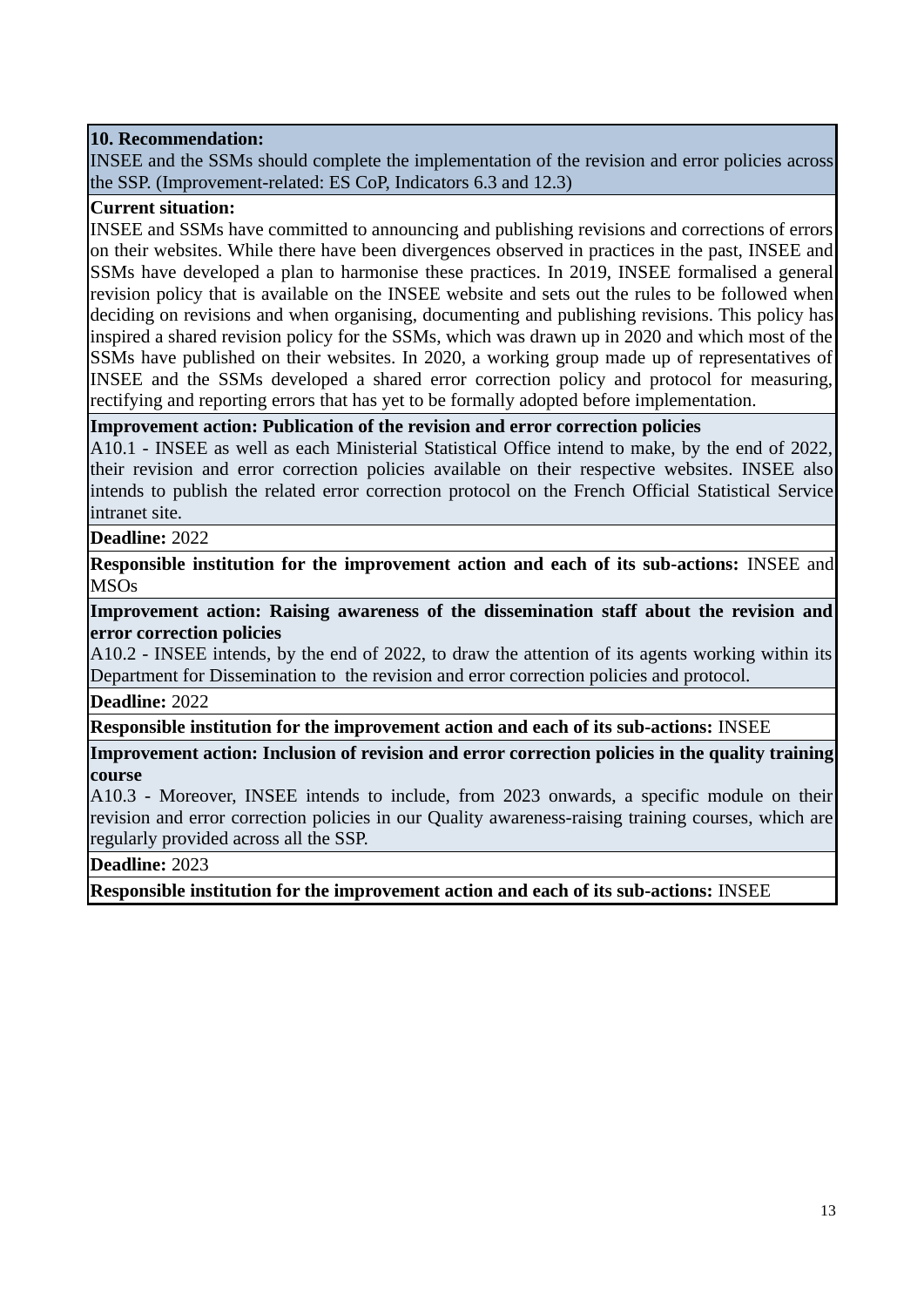The SSMs should review their pre-release access arrangements to ensure harmonised adherence to the ES CoP, in particular in relation to the number of users having pre-release access. (Improvement-related: ES CoP, Indicator 6.7)

#### **Current situation:**

The procedures for pre-release access at INSEE and across the SSMs are transparent and were reviewed in 2017. At that time, the interval between transmission of pre-release material and publication of results was further minimised.

However, the peer review team identified a potential for further rationalisation and limitation of the number of users benefiting from pre-release access across the SSMs.

**Improvement action: Drawing up a list of beneficiaries of pre-release access for each MSO** 

A11.1 - Each Ministerial Statistical Office intends to annually draw up, from 2022 onwards, the list of those stakeholders who benefit – due to their particular functions - from pre-release access arrangements, and intends to bring this first to the attention of the Statistical Programme Committee (CPS), then to the French Official Statistics Authority, and to publish all these prerelease access arrangements on its respective website.

**Deadline:** 2022

**Responsible institution for the improvement action and each of its sub-actions:** MSOs

#### **12. Recommendation:**

INSEE should review its arrangements for secure and controlled transmission of pre-release material to ensure safe and managed transmission of the related material. (Improvement-related: ES CoP, Indicator 6.7)

#### **Current situation:**

The procedures for pre-release access at INSEE and across the SSMs are transparent and were reviewed in 2017. At that time, the interval between transmission of pre-release material and publication of results was further minimised.

The peer review team identified opportunities for improving security around the processes for transmitting pre-release material.

#### **Improvement action: Drawing up a message for pre-release material**

A12.1 - INSEE intends to draw up, by the end of 2022, a dedicated message to be duly attached to all pre-release material, drawing the attention of the beneficiaries concerned to the requirements they need to comply with, as well as to the potential sanctions they would be exposed to in the event of any embargo breach. This message will also be made publicly available on Insee.fr.

#### **Deadline:** 2022

**Responsible institution for the improvement action and each of its sub-actions:** INSEE

**Improvement action: Integration of the term « embargoed » on pre-release material** 

A12.2 - INSEE intends to clearly and visibly mark, by the end of 2022, the term "embargoed" on all pre-release material.

#### **Deadline:** 2022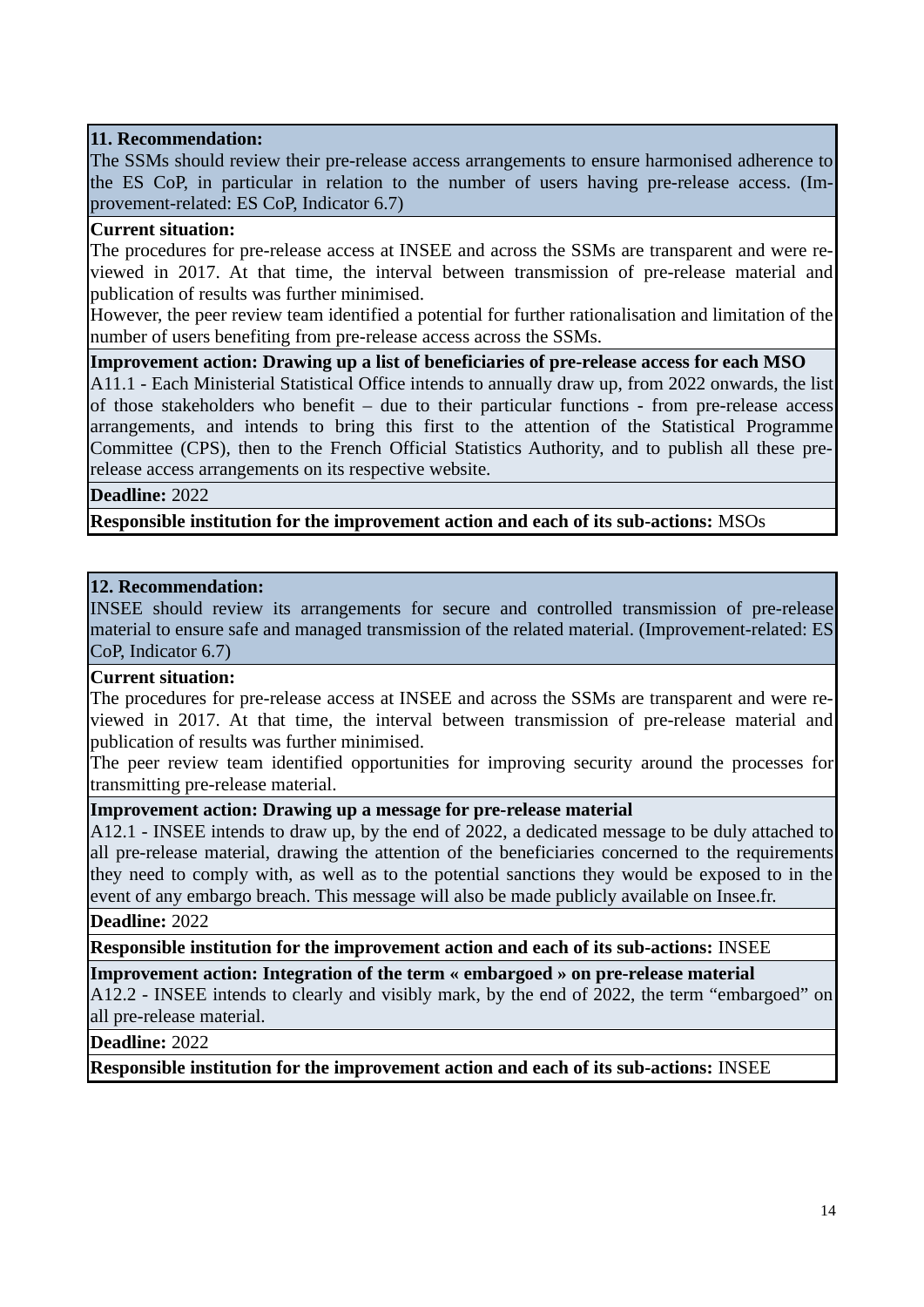#### **III- Meeting Changing User Needs in a Changing Data Environment**

#### **13. Recommendation:**

SSMs should use a wider range of communication channels as appropriate, including social media platforms. (Improvement-related: ES CoP, Indicator 15.2)

#### **Current situation:**

Wide-ranging arrangements exist to consult users on their needs for official statistics, including the National Council for Statistical Information (CNIS in French) and its thematic working groups.

INSEE has launched a project to comprehensively redesign dissemination processes. The Melodi project plans accessibility improvements by offering new open data services including a catalogue of outputs, a data mining function that builds tables on demand, a mass downloading tool, options to print tables on demand and an API covering all disseminated databases.

With the growth in the number of communication channels, particularly social media platforms, the peer review team identified areas for improvement across the SSP related to maximising the potential to engage with a wider audience of users through these new channels.

#### **Improvement action: Elaboration of a synthesis of the benefits and limits of communication channels**

A13.1 - INSEE, in close cooperation with all the Ministerial Statistical Offices, intends to draw up, by the end of 2023, a synthesis of the respective benefits and limits regarding the potential future communication channels which could be used by these Offices. This synthesis would then be brought in 2024 to the attention of the strategic committee dedicated to dissemination and communication, within the French Official Statistical Service (CODICOM-SSP).

**Deadline:** 2023-2024

**Responsible institution for the improvement action and each of its sub-actions:** INSEE

#### **Improvement action: Definition of MSOs' communication strategies**

A13.2 - Each Ministerial Statistical Office intends to define, by the end of 2024, its own communication strategy, making best use of the various channels set up by INSEE, if and when relevant.

**Deadline:** 2024

**Responsible institution for the improvement action and each of its sub-actions:** MSOs

**Improvement action: Providing support for MSOs' communication strategies**

A13.3 – INSEE intends, from 2025 onwards, to provide appropriate support for the implementation of their social medias communication strategies, as and where requested by each Ministerial Statistical Office.

**Deadline:** 2025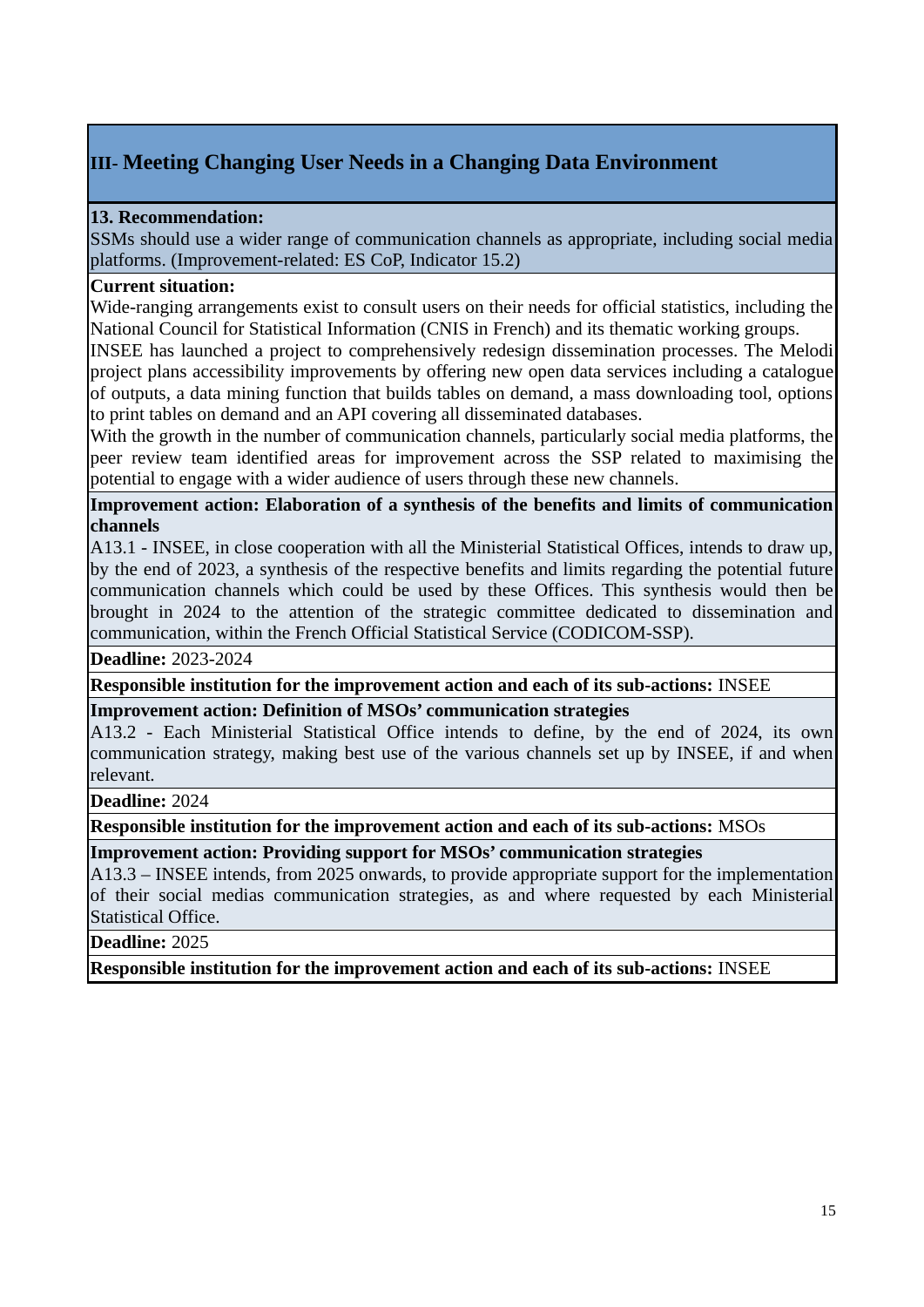INSEE should improve the navigation of its website for all user types and should further optimise the website search engine to provide improved accessibility. (Improvement-related: ES CoP, Indicator 15.2.)

#### **Current situation:**

Wide-ranging arrangements exist to consult users on their needs for official statistics, including the National Council for Statistical Information (CNIS in French) and its thematic working groups.

INSEE has launched a project to comprehensively redesign dissemination processes. The Melodi project plans accessibility improvements by offering new open data services including a catalogue of outputs, a data mining function that builds tables on demand, a mass downloading tool, options to print tables on demand and an API covering all disseminated databases.

The peer review team identified opportunities to optimise experience for all types of users – expert and casual – who engage with the INSEE website.

#### **Improvement action: Improvement of the search engine and data access on the website**

A14.1 - INSEE intends to improve both the organisation of its information and the settings of its search engine, taking into account user feedback regarding those statistics which have proved the most difficult to find on the website. This modification will be shared from 2023 onwards with the CODICOM (the strategic committee dedicated to dissemination and communication) via an annual report. Moreover, with a view to monitoring the impact of all the actions set up to further improve data access, INSEE intends, from 2023 onwards, to report annually to the CODICOM on the level of satisfaction of its Insee.fr users (a level which is already regularly monitored).

#### **Deadline:** 2023

**Responsible institution for the improvement action and each of its sub-actions:** INSEE

#### **Improvement action: Releasing a catalogue of INSEE's datasets on the website**

A14.2 - INSEE intends to release a comprehensive catalogue of all its datasets on insee.fr, both in French and in English (an example of a dataset catalogue can be found on data.gouv.fr). This catalogue will allow the users to navigate throughout Insee's data and its various formats. A first version of this catalogue will be released by the end of 2025 based on Insee's main sources (macroeconomic, local and structural business statistics, census).

#### **Deadline:** 2025